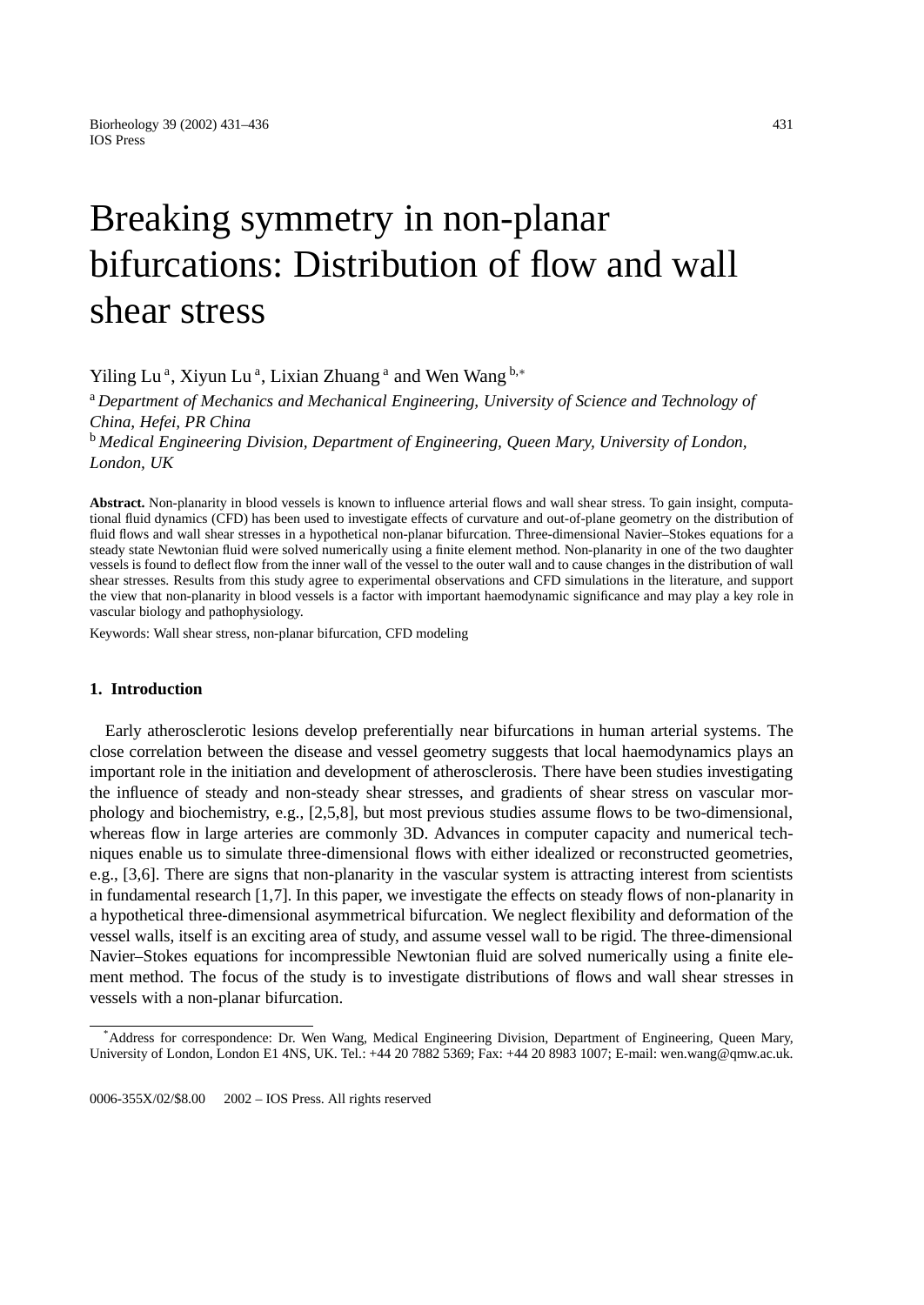

Fig. 1. Schematics of the non-planar bifurcation.

# **2. Mathematical model**

We have constructed a hypothetical three-dimensional bifurcation as shown in Fig. 1. In the model, both daughter vessels have the same diameter, D, as their mother vessel. The 90 degree bifurcation is initially planar and symmetrical. However, one of the daughter vessels, after a length of  $1.5D$ , undergoes a 45 degree bending in the direction perpendicular to the plane of the bifurcation with a radius of 4D. The vessel is then straight for a further length of  $4D$ . The other daughter vessel is straight and has a length of 8D. We define the  $x-y$  plane, shown in Fig. 1, as the bending plane. The  $x-z$  plane, which is always perpendicular to the bending plane, varies in the direction along the body-fitted  $x$  axis of the bending daughter vessel. It is hereafter called the bifurcation plane for easy reference. Comparisons are made to a planar model with a similar geometry except that both daughter vessels in the latter model are straight and stay in the bifurcation plane. Fluid is assumed to be Newtonian and we only consider steady flow conditions. Typical values for the Reynolds number, Re, are a few hundred in arteries, so we may neglect turbulence in the model. Nondimensionalisation using the mean velocity at the inlet and the vessel diameter reduces the Navier–Stokes equations to:

$$
\nabla \cdot \vec{u} = 0,
$$

$$
\frac{\partial \vec{u}}{\partial t} + (\vec{u} \cdot \nabla)\vec{u} = -\nabla p + \frac{1}{\text{Re}} \nabla^2 \vec{u},
$$

where  $\vec{u} = (u, v, w)$  is the fluid velocity and p is the pressure. A finite element scheme based on a velocity correction method is adopted [4], with the following three-step time splitting scheme:

$$
\tilde{\vec{u}} = \vec{u}^n - \delta t \cdot \left[ -\frac{1}{\text{Re}} \nabla^2 \cdot \vec{u}^n + (\vec{u}^n \cdot \nabla) \vec{u}^n \right],
$$
  

$$
\nabla^2 p^{n+1} = \frac{1}{\delta t} \nabla \tilde{\vec{u}},
$$
  

$$
\vec{u}^{n+1} = \tilde{\vec{u}} - \delta t \cdot \nabla p^{n+1}.
$$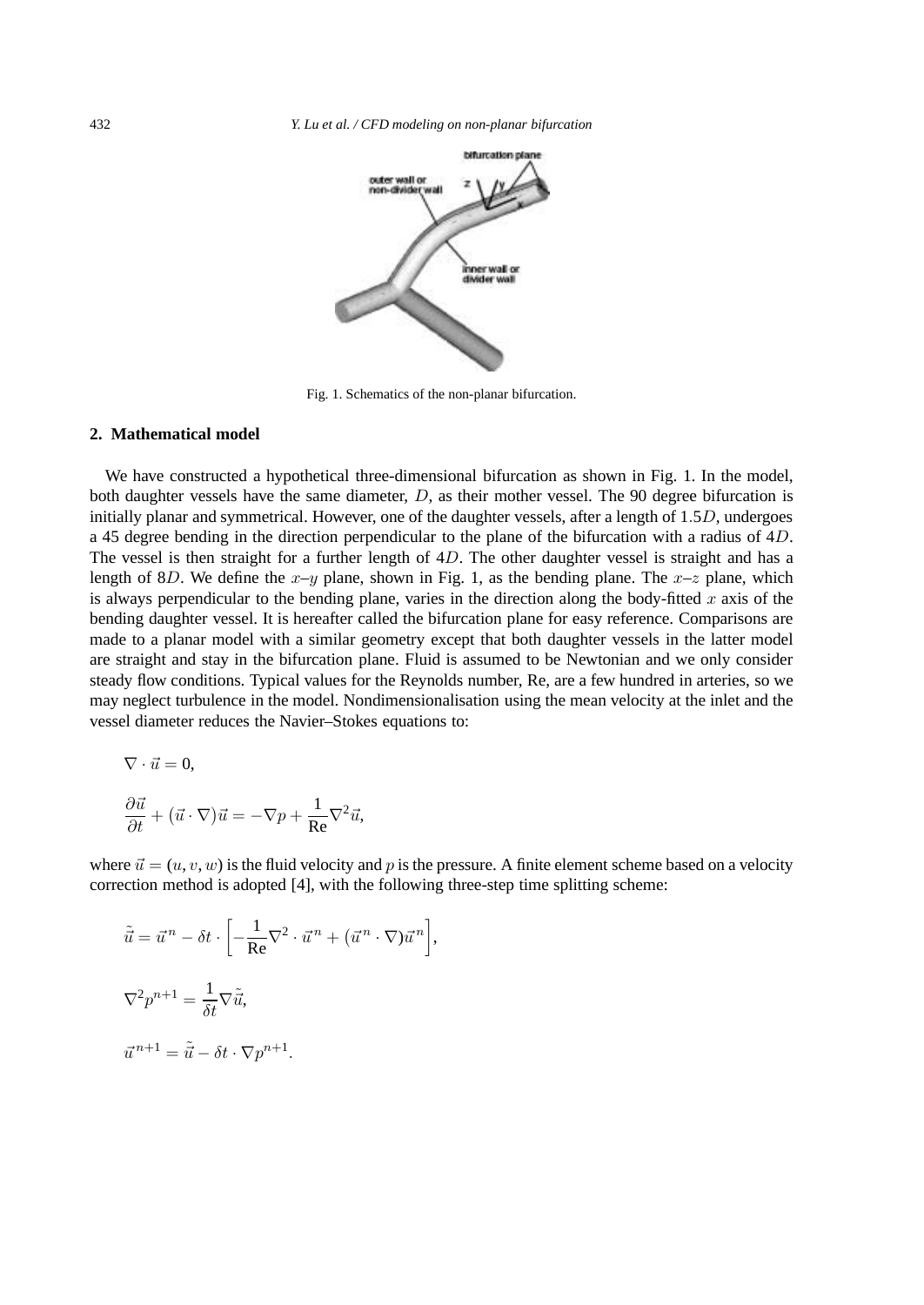In our model, a Hagen–Poiseuille parabolic velocity profile is imposed at the inlet of the mother vessel with nondimensional mean velocity of 1. No slip boundary conditions are applied on the tube walls. At the exits of the daughter vessels, constant pressure and zero axial velocity gradients are imposed. To validate the computer code, we have computed fully developed laminar flow in a straight pipe and compared calculated results to the Hagen–Poiseuille solutions. The discrepancy in the wall shear stress (WSS) between the calculated and theoretical results is approximately 0.5%. We have also investigated different grid sizes and time steps in our calculation. For example, extensive grid refinement is carried out using 30,000, 45,000 and 80,000 nodes in our models to determine grid sizes and time steps that yield independent results.

#### **3. Results and discussion**

In all results presented, Re based on the mean velocity at the entrance and the vessel diameter is 200. Emphasis is given to the comparison between flows and wall shear stresses in the daughter vessels of the planar and non-planar bifurcation. In Fig. 2, we compare axial velocities in different cross-sections along the bending daughter vessel. Distance x is normalized to vessel diameter D and  $x = 0$  corresponds to the section where inner walls of the two daughter vessels meet. Axial velocity profiles at different  $x$ locations in the bifurcation plane (Fig. 2(a)) are seen to skew towards the flow-dividing wall (i.e., the inner wall of the bifurcation). Flow reversal is evident near the outer wall close to the bifurcation (at  $x = 0.5$ ). Velocity profiles in the  $x-y$  plane are shown in Fig. 2(b), where typical M-shaped velocity profiles are present. These are consistent with observations obtained in the abdominal aorta and coronary artery [6]. When we compare results from the non-planar model to those from the planar one, we find that near the outer wall of the bifurcation, velocities vary less quickly with the radius in the non-planar vessel than those in the corresponding vessel of the planar model, particularly at sections located at some



Fig. 2. Axial velocities at different cross-sections along the daughter vessel. (a) Velocity profiles in the bifurcation plane in the planar (dashed line) and the non-planar (solid line) model. (b) Velocity profiles in the bending plane. (c) Velocity contours in the non-planar model.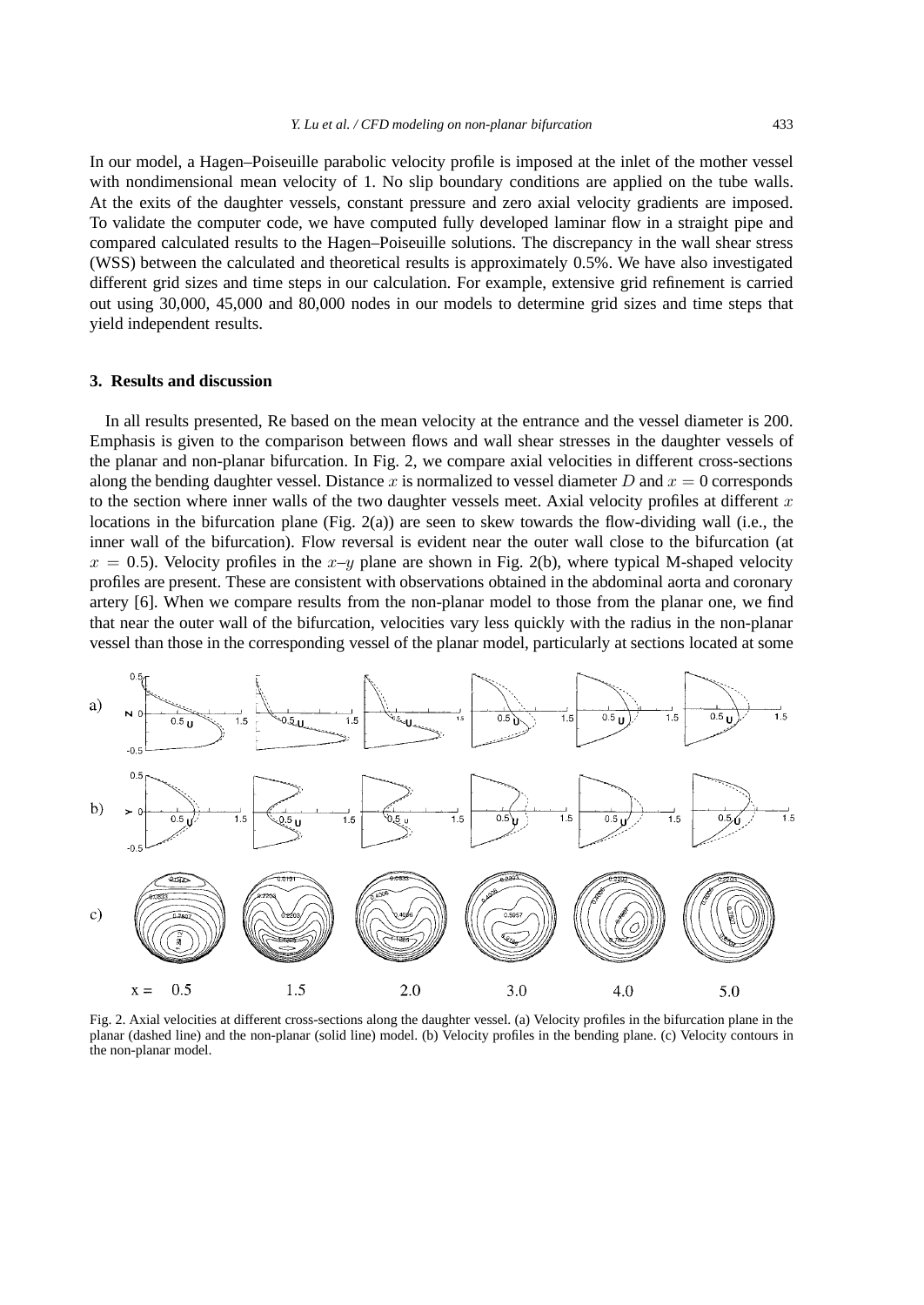

Fig. 3. Secondary flow streamlines in daughter vessels of the non-planar bifurcation (top) and the planar bifurcation (bottom).

distance along the bend, e.g.,  $x = 3.0$ . Curvature in the tube geometry, due to the bifurcation, causes flow in daughter vessels to skew towards the inner wall. Bending of the tube out of the bifurcation plane introduces a second curvature. Superposition of the two results the rotation of the axial flow in the curved tube. The swirling effects are better seen in the axial velocity contours at these sections (Fig. 2(c)). The crescent contours of the axial velocity change from skewed to the inner wall near the bifurcation to a more parabolic profile as flow moves along the vessel. In the bend, flow deviates from the inner wall of the bifurcation to its sidewall. The crescent shape rotates as flow moves along the tube in the anticlockwise direction viewing from the end of the daughter vessel, which agrees with results by Sherwin et al. [7].

Secondary motions of fluid in the planar and the non-planar bifurcations are presented in Fig. 3, where cross-flow streamlines are plotted at different sections along the daughter vessel. There are pronounced movement of fluid from the outer wall of the bifurcation towards the inner wall. They are caused by a centripetal acceleration (or pressure gradient) introduced by the curvature in the vessel. At sections close to the bifurcation, e.g., at  $x = 0.5$  and 1.5, counter-rotating vortices (Dean vortices) are evident in both the planar and the non-planar models. The secondary flows weaken in strength as they travel along the vessel. However, there are noticeable differences between the planar and the non-planar models. In the planar case, the streamlines are symmetrical and there are two counter rotating vortices that weaken together with  $x$ . In the non-planar model, the two vortices are asymmetrical, which reflects the influence of the curvature due to the out-of-plane bend. The stronger vortex gradually dominates the secondary flow field. A single recirculation zone is a typical feature of non-planar flows due to torsion [10]. It is also found in end-to-side anastomoses and twisted pipes [7,9].

One of the benefits of the computer simulation is its ability to provide detailed distributions of flow, pressure and shear stress. Figure 4 compares the magnitude of wall shear stresses between the planar and the non-planar models at the inner and the outer walls of the bifurcation plane (Fig.  $4(a)$ ,(b)) and those of the bending plane (Fig. 4(c),(d)) along the daughter vessel. The shear stresses have been normalized to the wall shear stress at the inlet of the mother tube. It is found that peak wall shear stress exists on the inner wall in the bifurcation plane near the entry section of the daughter vessel (Fig. 4(a)). At approximately  $x = 1.4$  on the outer wall of the bifurcation plane (Fig. 4(b)), shear stress is close to zero. The out of plane bend introduces changes in WSS in all four figures, but the most significant changes occur in the bending plane. At the inner wall of the bend (Fig.  $4(c)$ ), WSS over the section of the bend (approximately between  $x = 1.5$  and 4.5) is reduced on average by 10–15% compared to the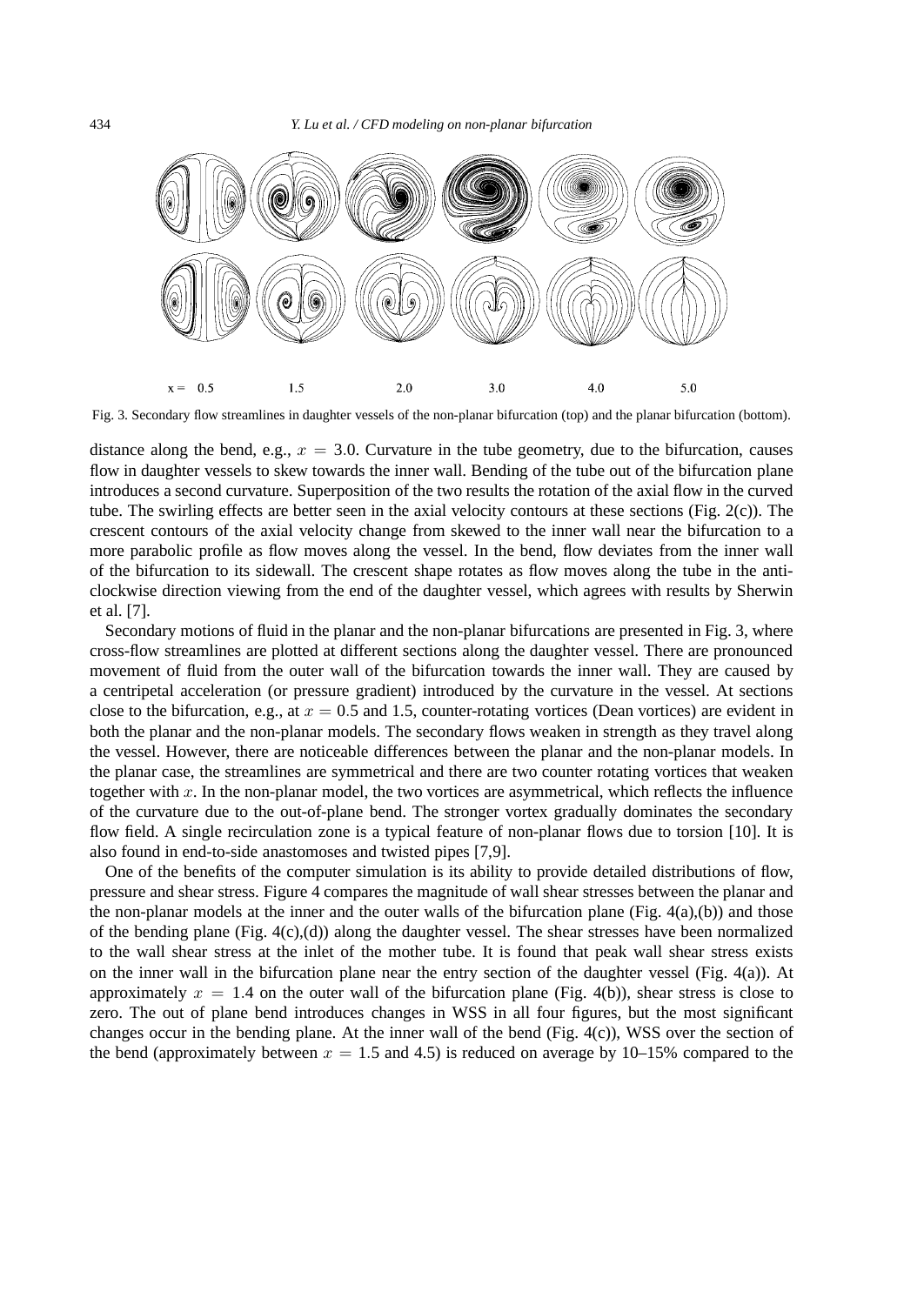

Fig. 4. Distribution of wall shear stresses (WSS) along the daughter vessel in the planar (dashed lines) and non-planar (solid lines) models. (a) Inner wall of the bifurcation plane. (b) Outer wall of the bifurcation plane. (c) Inner wall of the bend plane. (d) Outer wall of the bending plane.

same vessel in a planar model. Differences in WSS increase with the distance, reaching the maximum at approximately  $x = 4.5$ . At the outer wall of the bend (Fig. 4(d)), the opposite occurs. WSS over the section of the bend is increased on average by 10–15% compared to that in a planar model. Unlike that in the planar model, WSS increases with distance, and the difference in wall shear stresses reaches a maximum at approximately  $x = 5.2$ . These findings agree with the changes in flow distributions caused by the out of plane bend and correspond to the rotation of the axial flow in the curved branch.

## **4. Conclusions**

We have investigated the effects of non-planarity in a daughter vessel of a three-dimensional asymmetrical bifurcation on its flow and wall shear stress distributions. Velocities are solved numerically using a finite element method. We have paid particular attention to computer code validation and ensured results to be grid-size and time-step independent. Velocity profiles and contours are presented at different cross sections along the vessel. We find that non-planarity in the vessel, e.g., an out-of-plane bend following a bifurcation, alters velocity and shear stress distributions in the vessel. Secondary motions become stronger with the addition of the out-of-plane curvature of the vessel introduced by the bend. The flow swirls with a predominate direction (anti-clockwise viewed from the exit of the vessel) in sections of the bend, as shown in the secondary flow streamlines as well as the rotation of the axial velocity patterns. Torsion of the vessel affects its wall shear stress distribution and reduces the peak values of the wall shear